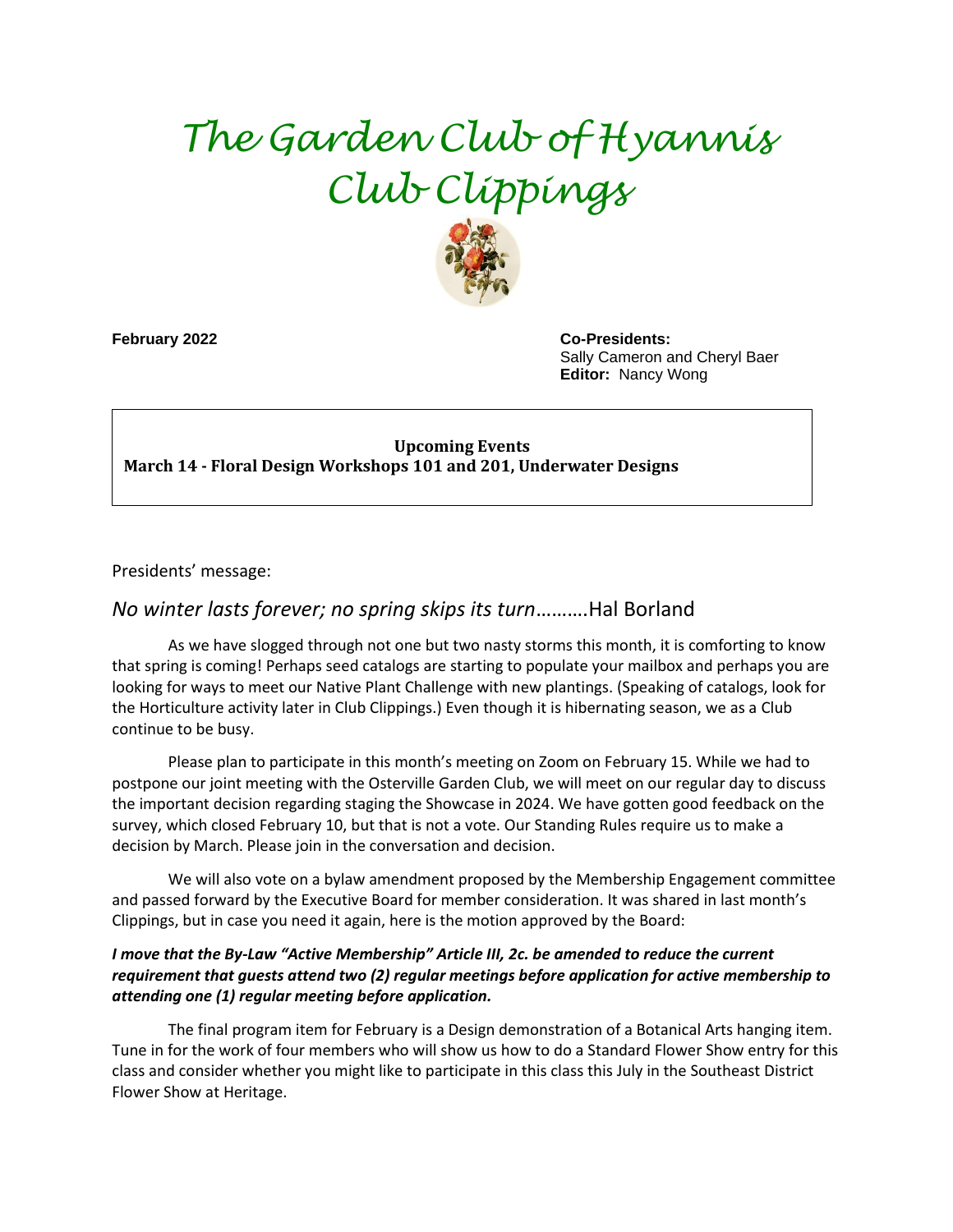And we heard the sad news of the passing of member Elizabeth Katchpole, which came with the bittersweet news that her husband, Joe, designated The Garden Club of Hyannis Scholarship Fund for gifts in her honor and memory. Kitty Lorenez is working with Betty's family and the Scholarship Committee on details. Remember Betty and her family with good thoughts, and remember to hug your friends with gratitude and appreciation.

We have great things in the pipeline, including meeting together in person soon! Watch for details of that.



**WEBSITE** – Nancy Wong

Take a look at our website! [www.thegardenclubofhyannis.org](http://www.thegardenclubofhyannis.org/)

Did you know……photos of the 2021 Holiday Showcase are now available for viewing on our website.. On the homepage, you can "Take a look" and scroll through showcase photos and see even more photos by clicking on "See more

from our showcase".

Also, photos from past showcases 2008-2017 are now posted! Click on the "Holiday Showcase" menu tab, then "2008-2017 Showcases" to view.

#### **HISTORIAN'S CORNER**

Here's a little blurb from the Club Clippings of March 1991. It is a little poem attributed to a member at the time by the name of Dorothy Jenkins. I'm sure Dolores Ahern remembers her very well. –Ann Rosseel

Caught in Winter's Grip

The sights and sounds now fill the air A bursting bud, a cheery trill The days are lengthening one by one While I attempt to breathe my fill.

When March breaks forth and teases us With sunny warm and fresher sky We like to dream that winter's o'er In chasing spring, we live a lie.

The Garden Club of Hyannis is a member of the Southeastern District of Garden Club Federation of Massachusetts and New England Region National Garden Clubs, Inc. Website: [www.thegardenclubofhyannis.org](http://www.thegardenclubofhyannis.org/)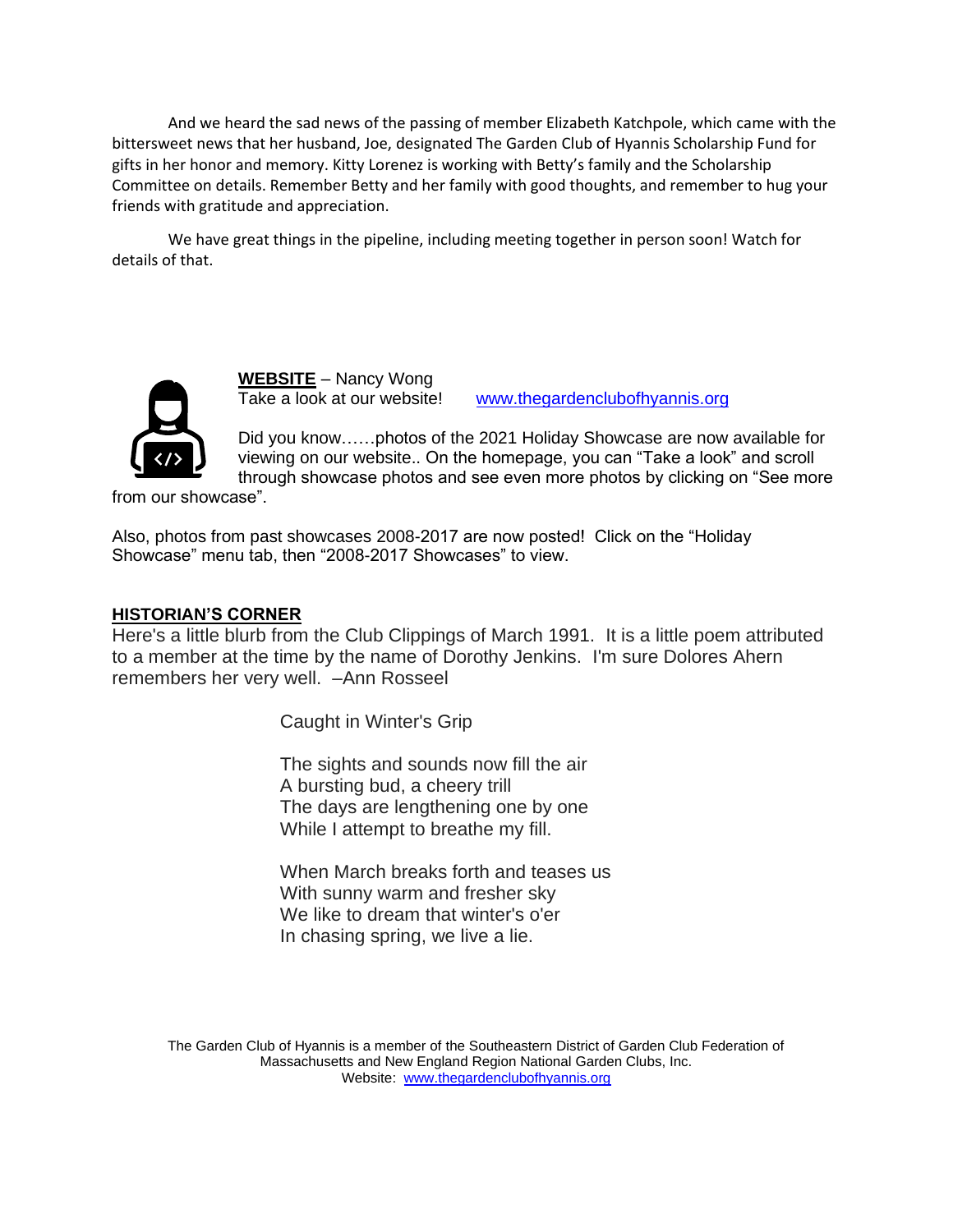

## **2024 Holiday Showcase—your vote decides**

At our February general meeting, we will have a discussion and vote on a possible future Showcase in 2024. You vote matters and will decide on the fundraising direction the club will take.

Some members want to hold another Showcase in 2024. It's the club's signature event, huge money maker, public recognition and source of new members. It is also a huge commitment by all members.

Some members would prefer not to hold another Showcase and pursue other avenues of fundraising. What fundraising events would be held would be decided by our ways and means chairs and are unknown at this time. However, to raise the funds we need to run the club, we would have to have approximately 5 fundraising events per year. In the past we've had yard sales, plant sales, Great Gift and Christmas stroll booths, garden tours etc. And all of these also take a huge commitment by members, **all members.** (It's part of our by-laws that all members will support ways and means fundraisers).

So please be part of the discussion at the February meeting and vote. You decide, another Showcase in 2024 or several smaller fundraisers throughout each year.

Kathie, Gail and Debby

\*\*\*\*\*\*\*\*\*\*\*\*\*\*\*\*\*\*\*\*\*\*\*\*\*\*\*\*\*\*\*\*\*\*\*\*\*\*\*\*\*\*\*\*\*\*\*\*\*\*\*\*\*\*\*\*\*\*\*\*\*\*\*

#### **Conservation**

At Tuesday's meeting we will be voting on being a member of [capecodpollinator-pathway.org](http://capecodpollinator-pathway.org/) so please look up the website. The committee is very excited to be part of this Northeast initiative to plant native plants, shrubs and trees in our gardens and educate our members on best practices to attract beneficial pollinators, birds, insects, bees to our gardens and Cape Cod. New member Barbara Davidson will lead this initiative for our committee, thanks Barbara who jumped right in to help.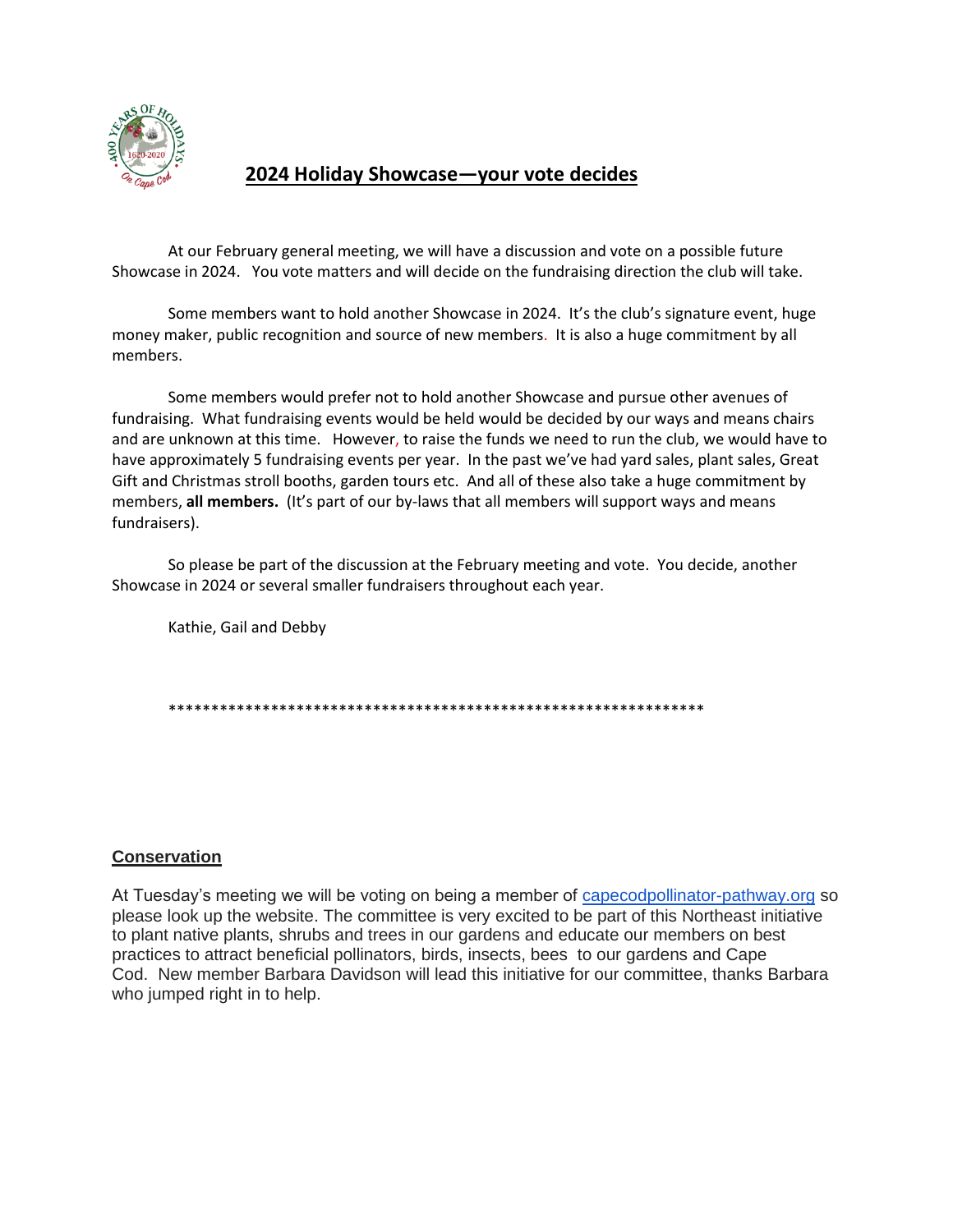#### **FLORAL DESIGN —** Nancy Costa **Save the Date: Floral Design Workshops 101 and 201 – March 14, Underwater Designs**

Tired of the same old box of chocolates on Valentine's Day? Surprise your sweetheart or yourself with the gift of a **pin holder** or **floral frog**, also known as a **kenzan**. A kenzan is used in Ikebana, the Japanese art of flower arrangement, for fixing the flowers in the container. A pin holder in flower arranging is an item of numerous pins, close together, embedded in a lead base. Pin holders are ideal for use with hollow and woody stems and in arrangements where the form depends on the minimum use of plant material. At the March meeting, we will explore **underwater designs** and pin holders are preferred for securing plant material under water.

**For your first purchase select a medium sized pin holder about 2.5 inches in diameter or 6.25 cm.** Choose one with a heavy lead plate with brass or stainless steel pins or needles. Stainless steel is hardier and, as the name implies, stains less. Though not absolutely necessary, some pin holders have a rubber base that helps prevent the pin holder from sliding once it is under water.



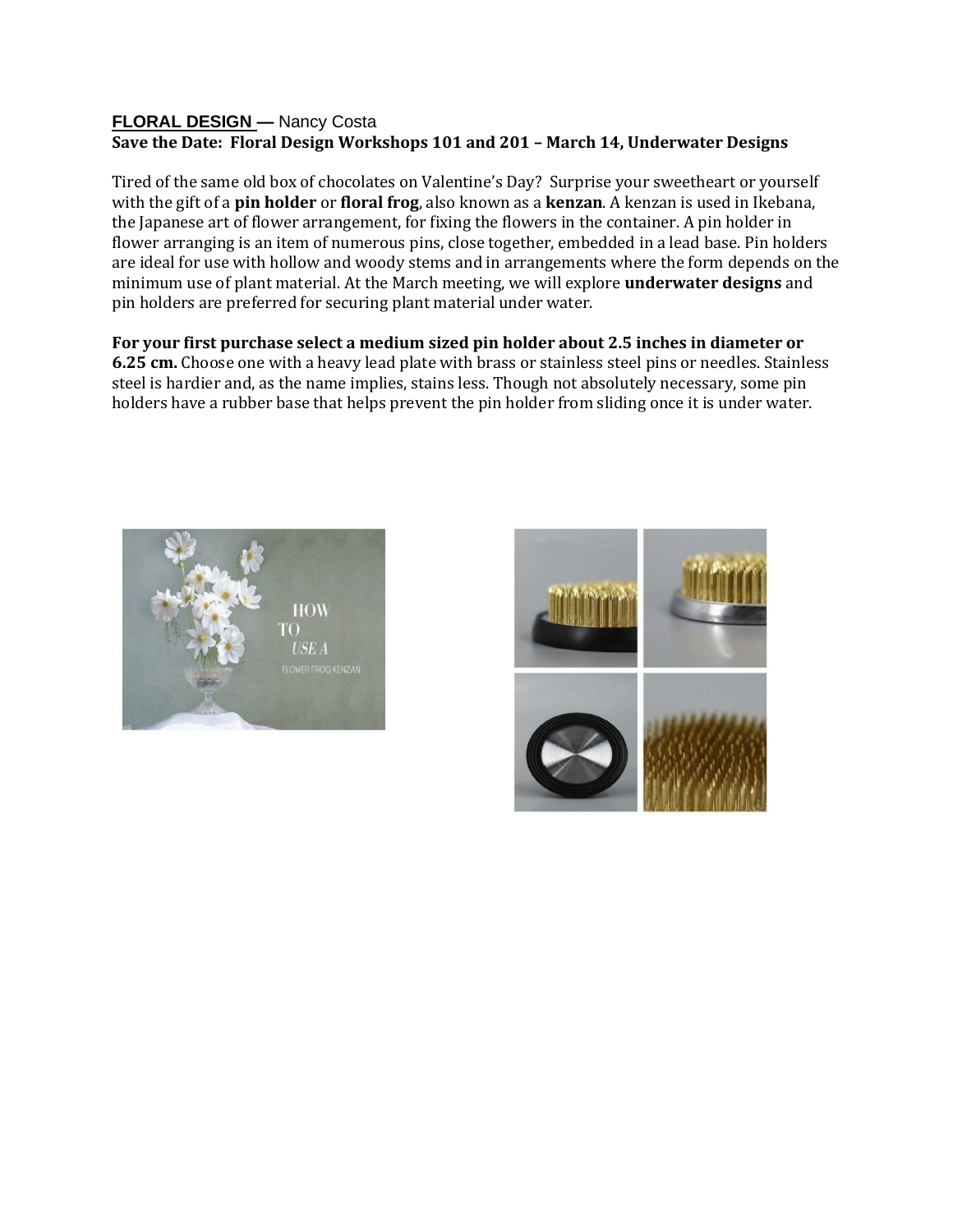# **The Principles of Design are the basic standards used to judge all visual art.**

Their correct application is necessary for well-executed design. They include:

- 1. BALANCE Visual balance is needed so objects appear balanced from top to bottom, side to side, or front to back
- 2. CONTRAST the placement of unlike characteristics of a single element together to emphasize their differences
- 3. DOMINANCE the emphasis or impact of one component over another, implying subordination
- 4. PROPORTION the relationship between amount and quantity of one area to another or to the whole
- 5. RHYTHM the dominant visual movement throughout a design
- 6. SCALE the size relationship of one object in a design to another

### **HORTICULTURE** – Margot Churchill and Nancy Walsh

Please send in for horticulture by **February 25th** your favorite seed catalogs. If you wish to add why you like this catalog, please include. We will compile a list to send out to the membership for spring planning. Many of you probably do not order seeds so we would like to encourage all of you to try something new this year - the year of our "edible landscape." You can start seeds in any size container as well as directly in your garden when the weather is warmer. If you don't have garden space container gardening is a wonderful alternative and as promising for vegetables as it is for plants and flowers. Thank you , Margot and Nancy.

Email to Margot at [margotchurchill@comcast.net](mailto:margotchurchill@comcast.net)

**PUBLICITY**---I will be away till May 5 but will still be looking for and submitting items for publicity to newspapers and online. If you see something in the papers regarding the Garden Club, could you please cut it out and send it to me at 189 Sixth Ave, West Hyannisport, MA 02672 so it can be put into the publicity book. Also, if you have anything of interest that you're doing for/with the club could you email it to me. Pictures would be great!

Thank you, Debby Faulconer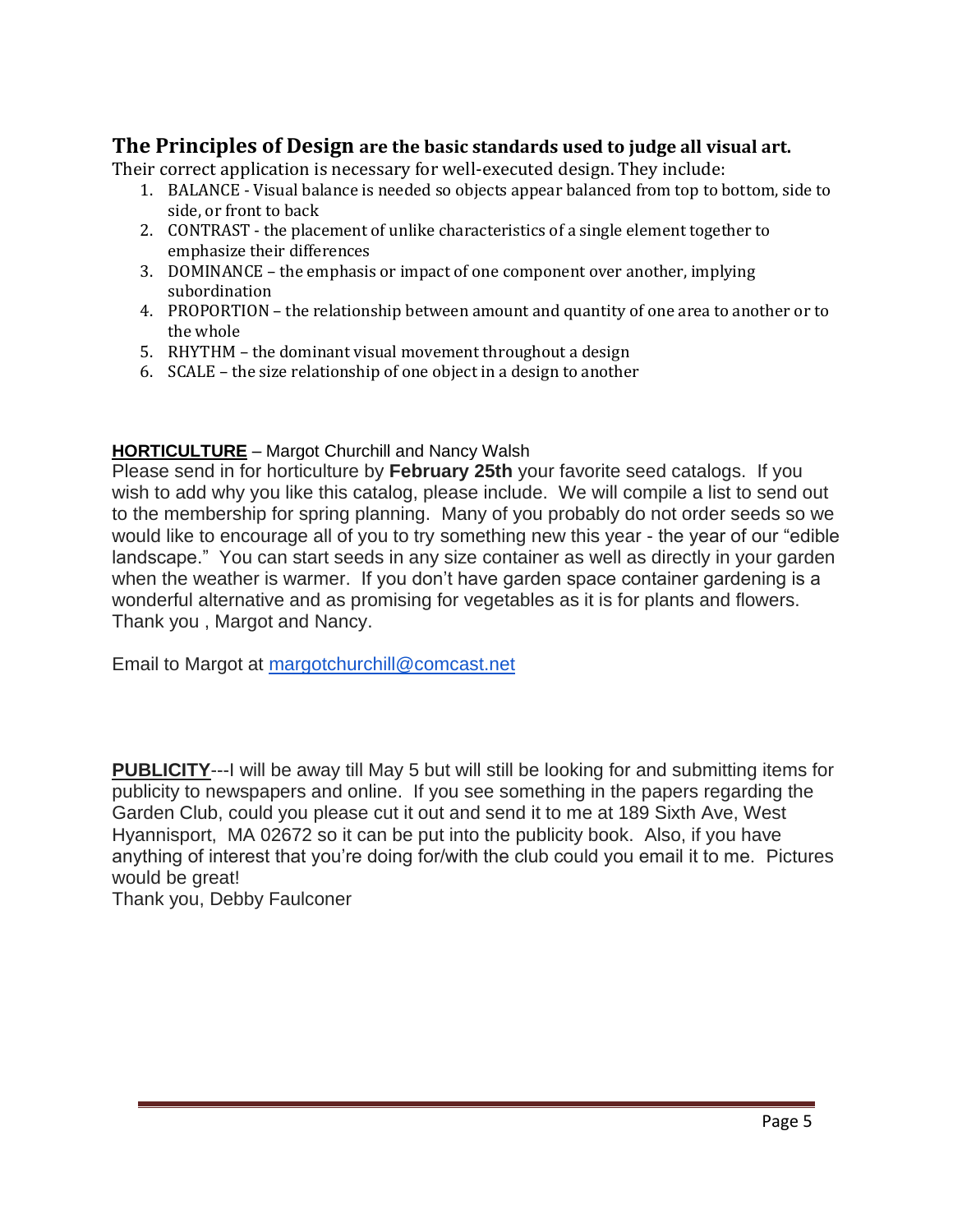### **HOSPITALITY—**Frances Hoothay and Terri Goldstein

As Covid numbers start to come down and we get closer to be able to get back to home entertaining with family and friends, Margot Churchill has a great recipe for "Shrimp With Mango and Basil" that she is sharing with us. I love that dinner can be prepared in 30 minutes and that it is an easy preparation! And for those with a garden Margot has given us a tip on how to freeze basil.

To quote the restaurateur, David Chang, "Food is always about the cooking and eating with those you love and care for." Happy Valentines Day to all of you and to all the special people in your lives.

DINNER IN 30 MINUTES - from the Washington Post and one of my favorite quick meals. **Shrimp with Mango and Basil - 4 servings** 

1 pound large/extra large shrimp, peeled and deveined, tails on Salt

- $\frac{1}{4}$  to  $\frac{1}{2}$  tsp cayenne pepper
- ¼ tsp ground turmeric
- 1 tabl extra-virgin olive oil
- 1 large firm mango, peeled and diced into ½ inch cubes
- 1 bunch scallions, tender parts only, thinly sliced
- ¼ cup firmly packed basil leaves, finely chopped

In a medium bowl, combine the shrimp, salt to taste, cayenne pepper and turmeric, mixing to coat evenly. Cover and refrigerate for about 15 minutes.

Heat oil in a large nonstick skillet or wok over medium high heat. Add the shrimp in a single layer and cook until underside is pink. Turn over and repeat. Add the mango, scallions and basil and cook until the shrimp is just cooked and starts to curl, 1-2 minutes. Serve immediately.

NOTE: I freeze my summer basil in cupcake paper cups. I finely shop it or put it in a food processor along with a little olive oil. I use this "fresh" basil all winter in a variety of ways.



**CIVIC BEAUTIFICATION** – Marilyn Sharry and Anne Marie Carlson